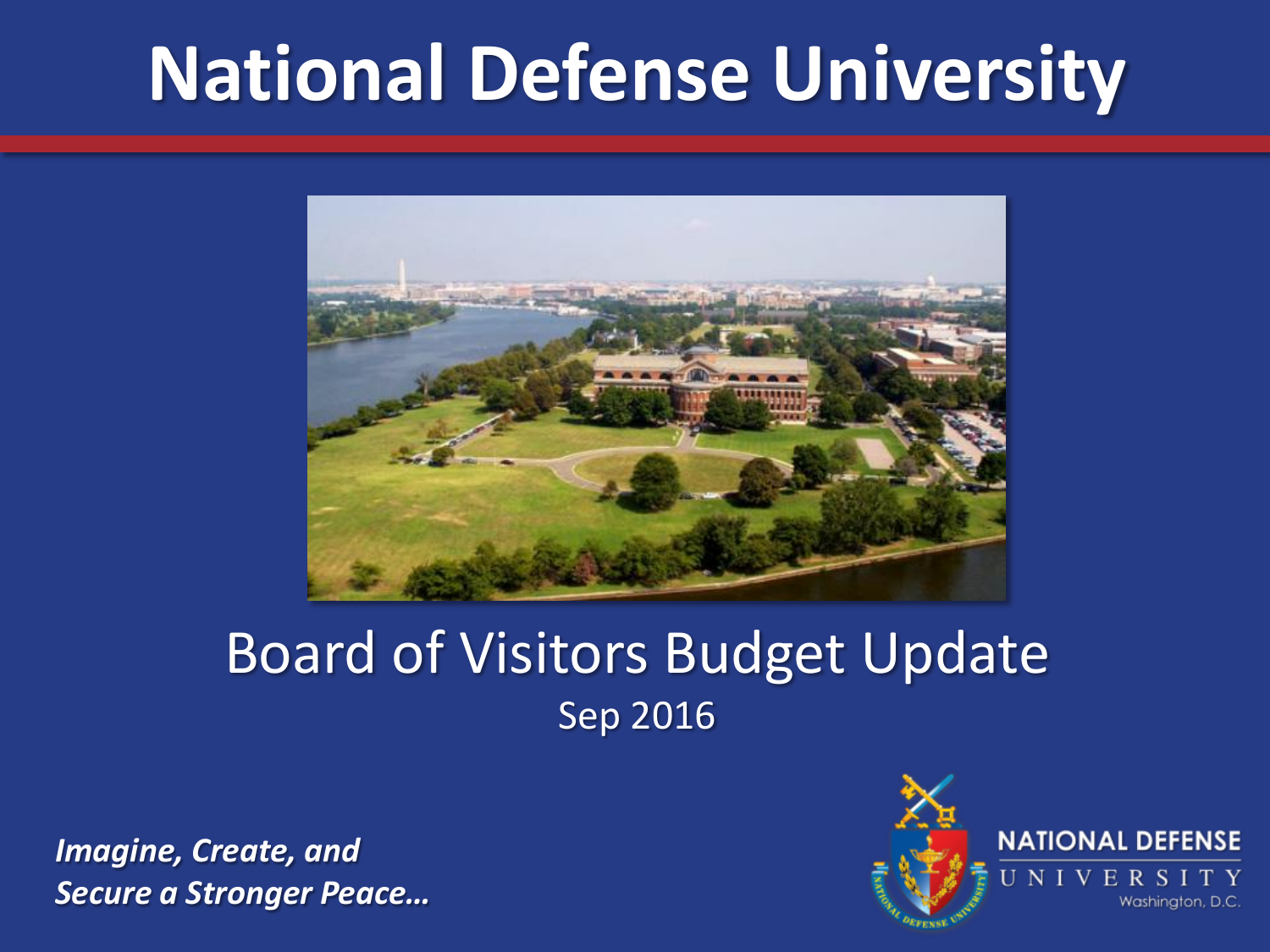## How NDU Spends Money



### FY17 Direct Funding – Mission and Functional Programs \$86M  $\frac{1}{24}$



#### **75% of NDU Spending is for Civilian Pay and the IT Support Contract**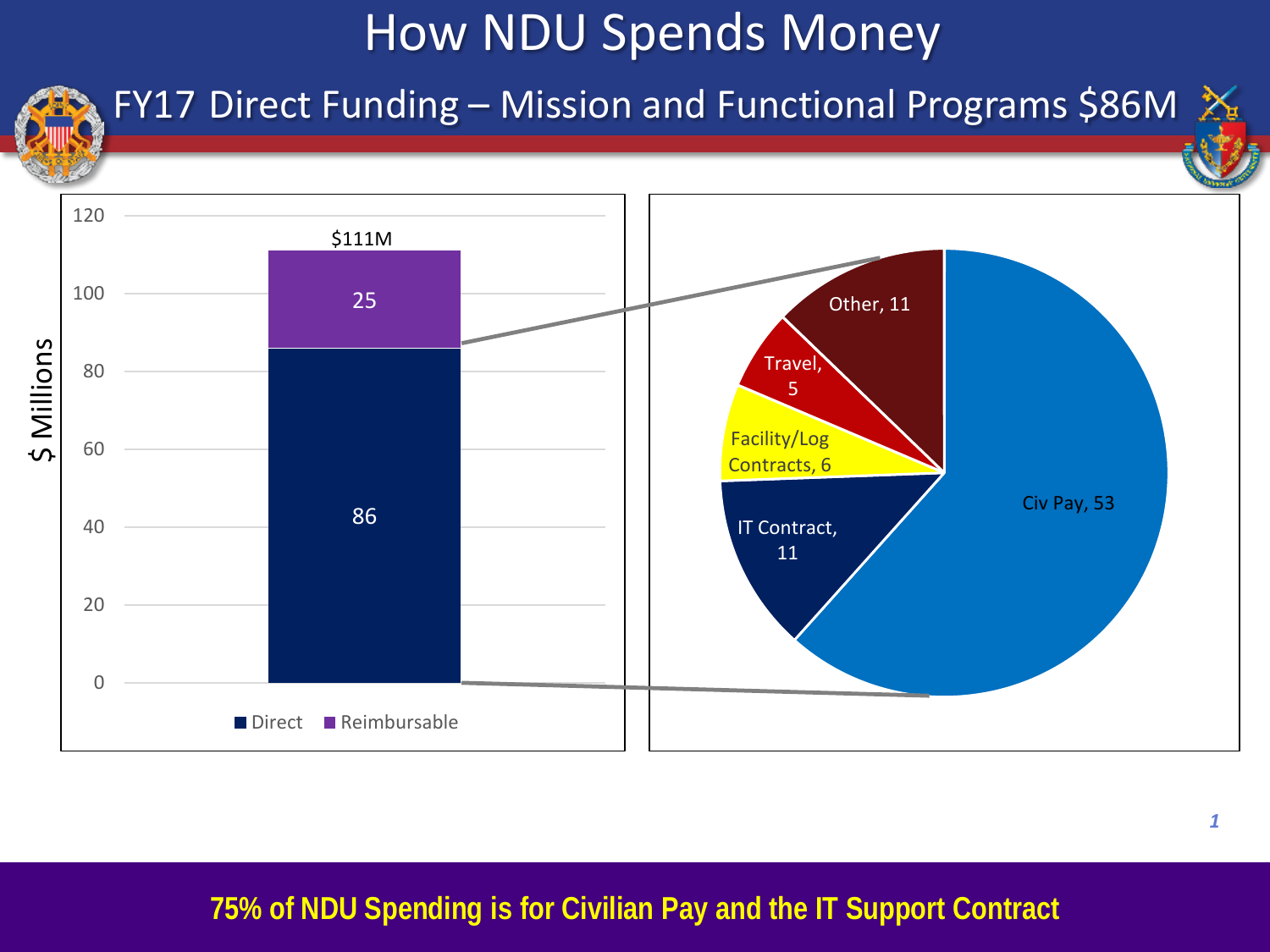### NDU HISTORICAL AND FYDP FUNDING

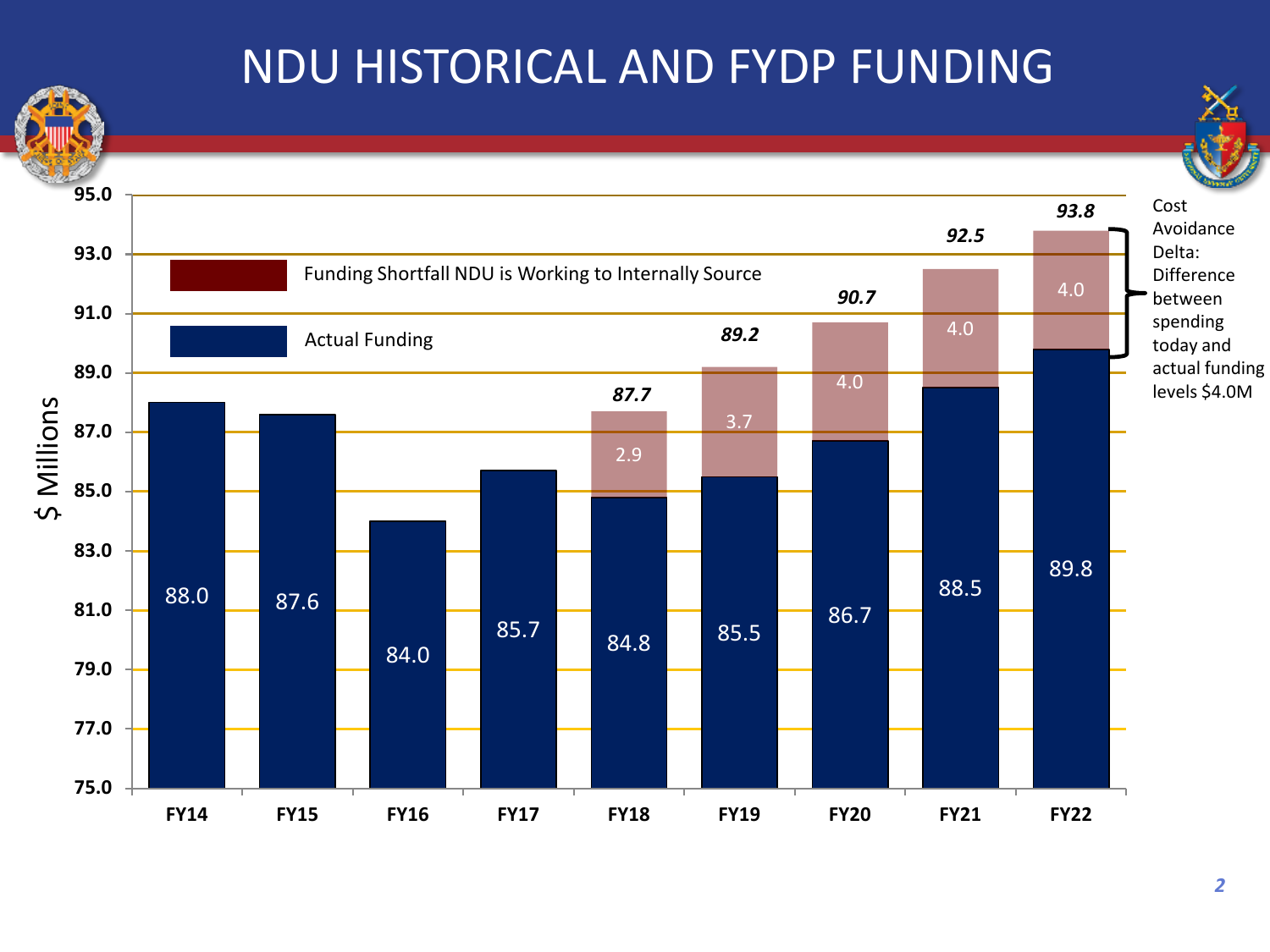#### NDU POM Process Built by Functional Program



*NEW!*



#### **Resource Decisions Linked to Future Functional Requirements**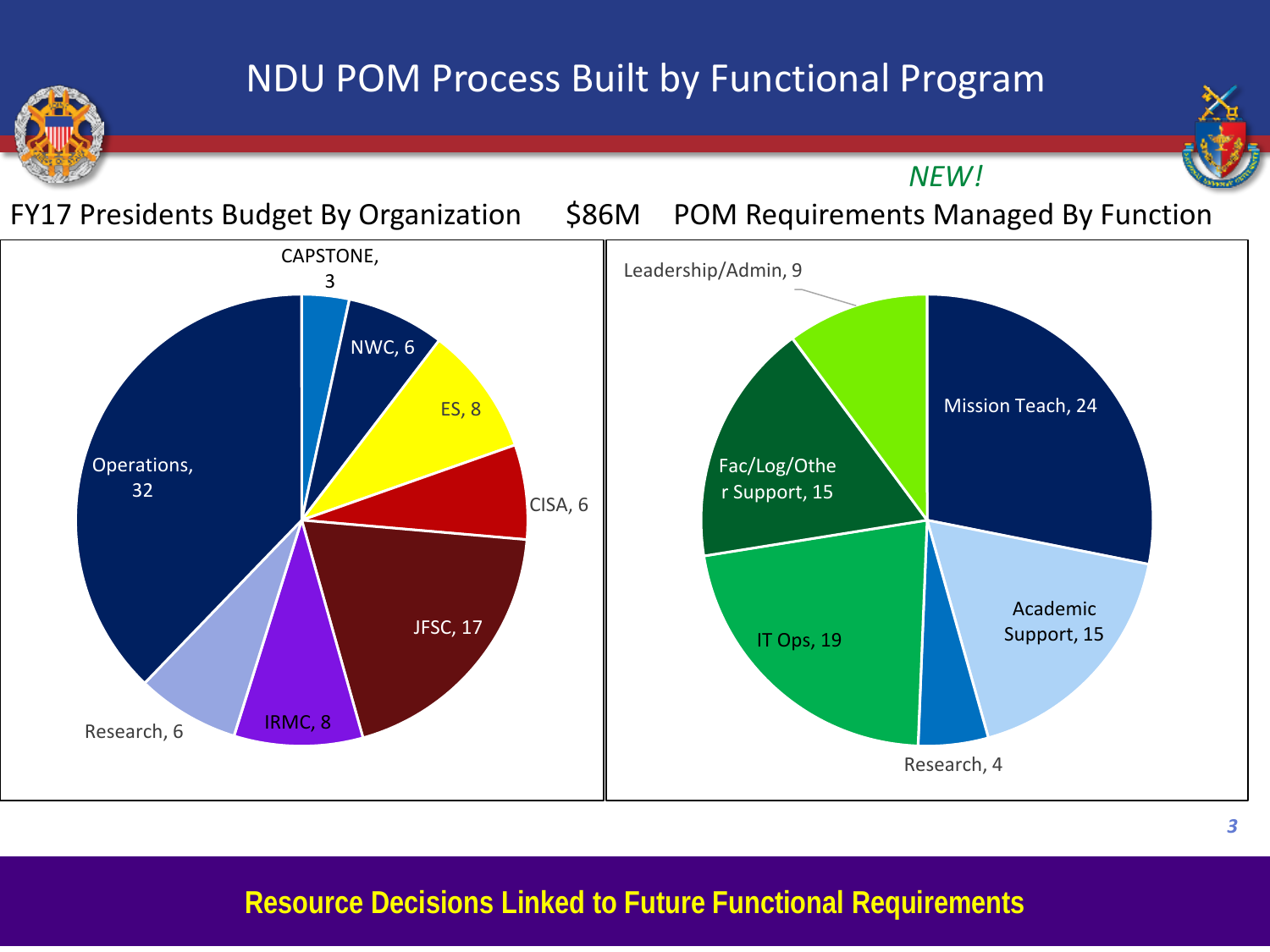#### FY17 to FY22 Comparison Explain how we are going to Avoid \$4M in Costs Extracted from the Jun 2016 Brief



– FY22 Line is Reflected in Constant FY17 Dollars for Comparison